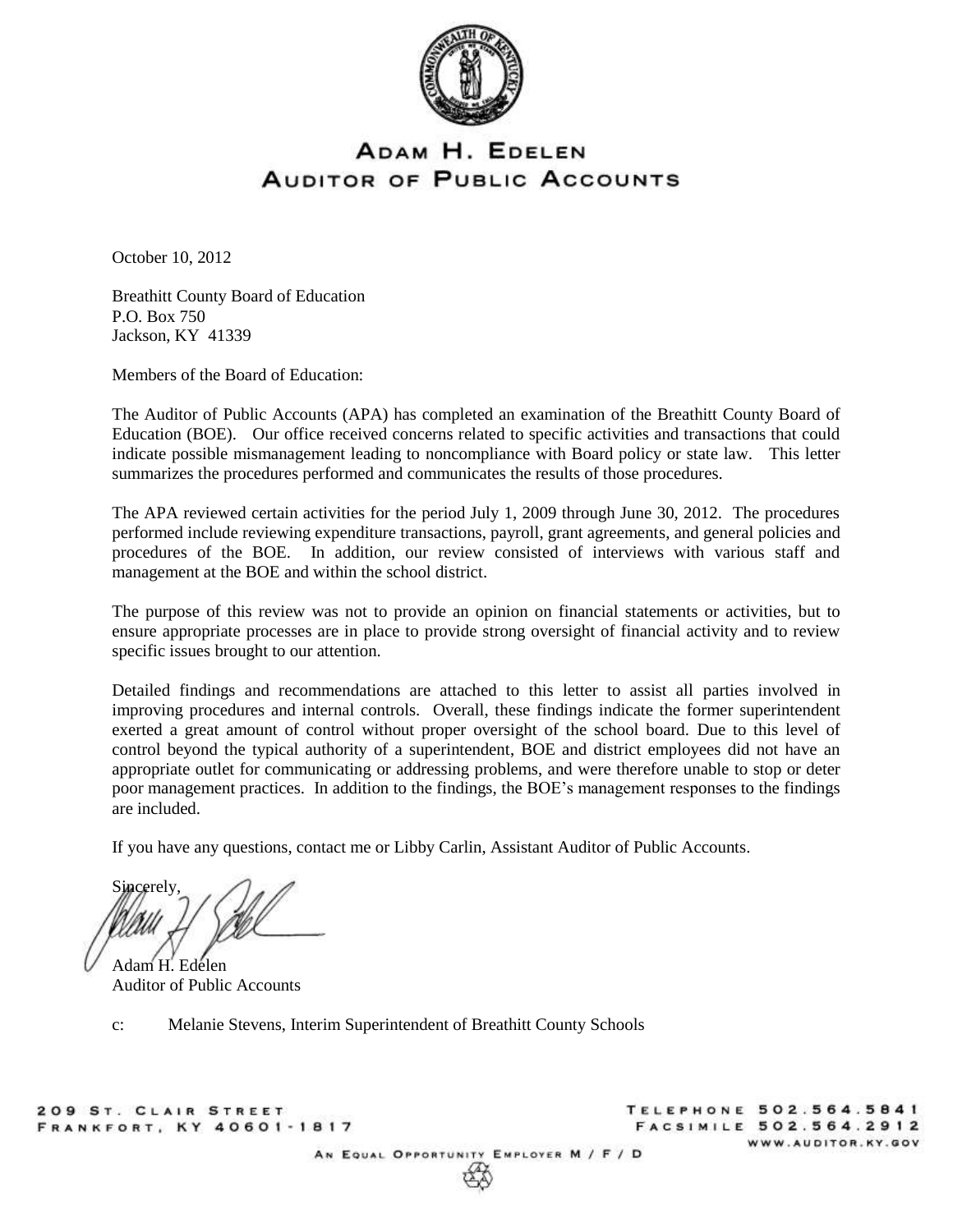# **BREATHITT COUNTY BOARD OF EDUCATION**

# **FINDINGS AND RECOMMENDATIONS**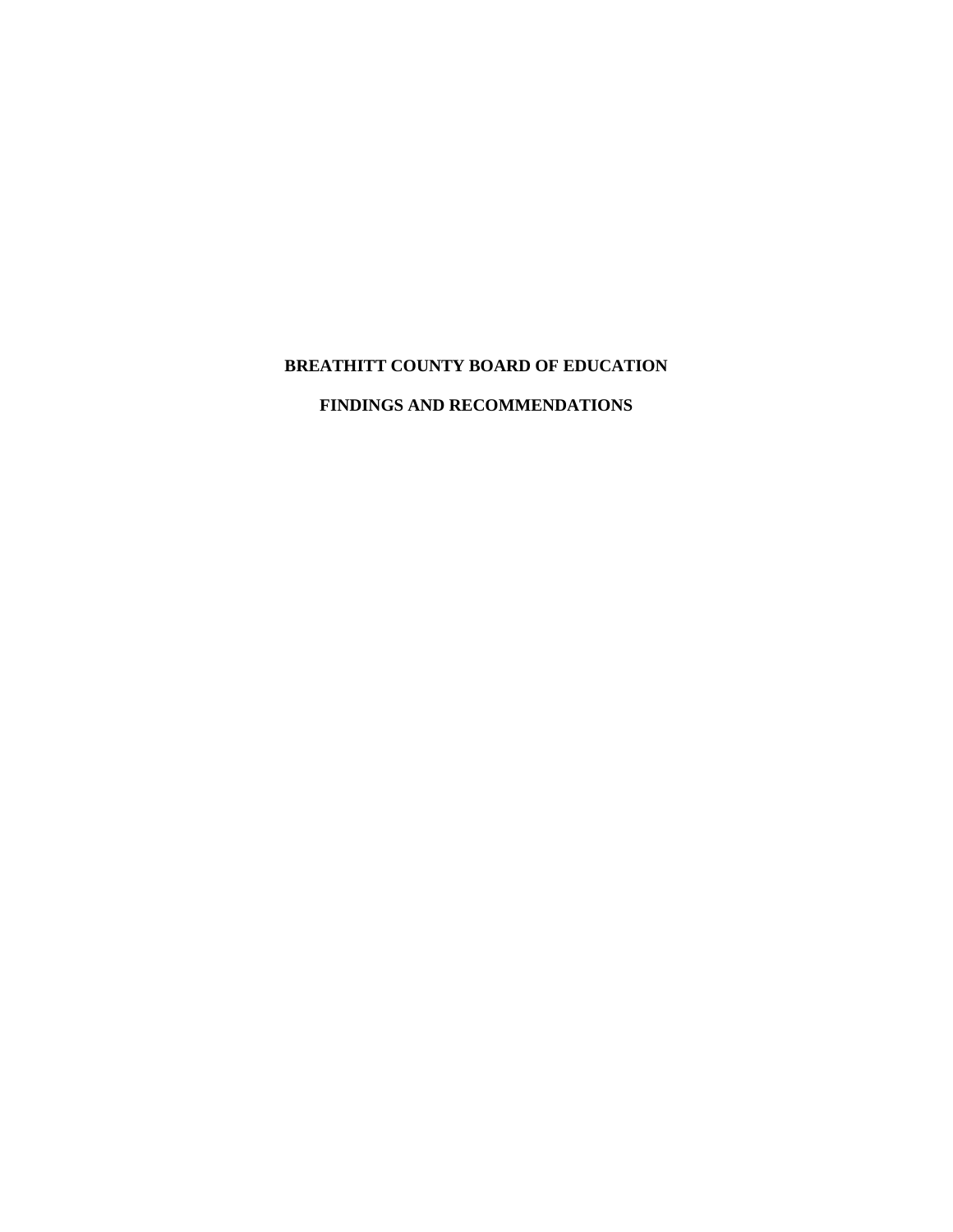# **2012-01: Employees Were Paid For Extra Days And Wages Without Board Approval**

During our examination of the Breathitt County School District's payroll records, we found that employees were paid for more days than authorized by their contract. Extra days paid were approved by the former superintendent, and authorized only at his discretion. We reviewed the minutes of the school board meetings and could not find where the board was informed or approved the extra pay. The Policy and Procedures Manual for the Breathitt County Board of Education says, "Contracts for all certified personnel hired after June 10, 1996 shall not exceed 220 days per fiscal year." The following amounts were paid to employees over their contract terms during the last three years:

- Fiscal year ending June 30, 2010, a total of \$81,814 was paid to 22 employees;
- Fiscal year ending June 30, 2011, a total of \$90,162 was paid to 24 employees; and
- Fiscal year ending June 30, 2012, a total of \$22,951 was paid to 5 employees.

Included in the amounts listed above, the Assistant Superintendent was paid for 20 extra days before his original contract term of 220 days were worked in each of the last three years. The following amounts were paid to the Assistant Superintendent in advance of his working the days, and in excess of his contract terms during the last three years:

- The Assistant Superintendent was paid \$2,985 on November 16, 2009 and \$2,956 on February 15,  $\bullet$ 2010 for a total of \$5,941 for 20 extra days during fiscal year ending June 30, 2010;
- The Assistant Superintendent was paid \$3,059 on November 15, 2010 and \$3,059 on February 15, 2011 for a total of \$6,118 for 20 extra days during fiscal year ending June 30, 2011; and
- The Assistant Superintendent was paid \$3,090 on October 17, 2011 and \$3,090 on February 15, 2012 for a total of \$6,180 for 20 extra days for fiscal year ending June 30, 2012.

The Buildings and Grounds employee was also paid 20 extra days before his original contract term of 220 days were worked for fiscal years 2009/2010 and 2010/2011. He was paid \$2,985 for 10 extra days each on December 15, 2009 and April 1, 2010, for a total of \$5,970. He was also paid \$3,015 for 10 extra days each on November 1, 2010 and March 1, 2011, for a total of \$6,030. For fiscal year ending June 30, 2012, his contract was changed from a 220 day contract to a 240 day contract by the former superintendent. This resulted in a pay increase of \$6,180.

We also noted the Transportation Director's contract was changed from a 220 day contract to a 240 day contract in January 2010 without the approval of the school board. This resulted in a pay increase of \$4,742.

Also, during fiscal year ending June 30, 2010, seven classified employees were given pay raises by the former superintendent without proper approval by the board. These raises were between \$1 and \$2.12 per hour above the 1% raise given to all classified employees. Subsequently, the former superintendent included these raises in the salary schedule presented to the board two fiscal years later, and therefore the raises were approved by the board on the 2011-12 classified salary schedule. We also found two classified employees were given pay raises of \$1 per hour during the 2011-12 school year that were not approved by the board.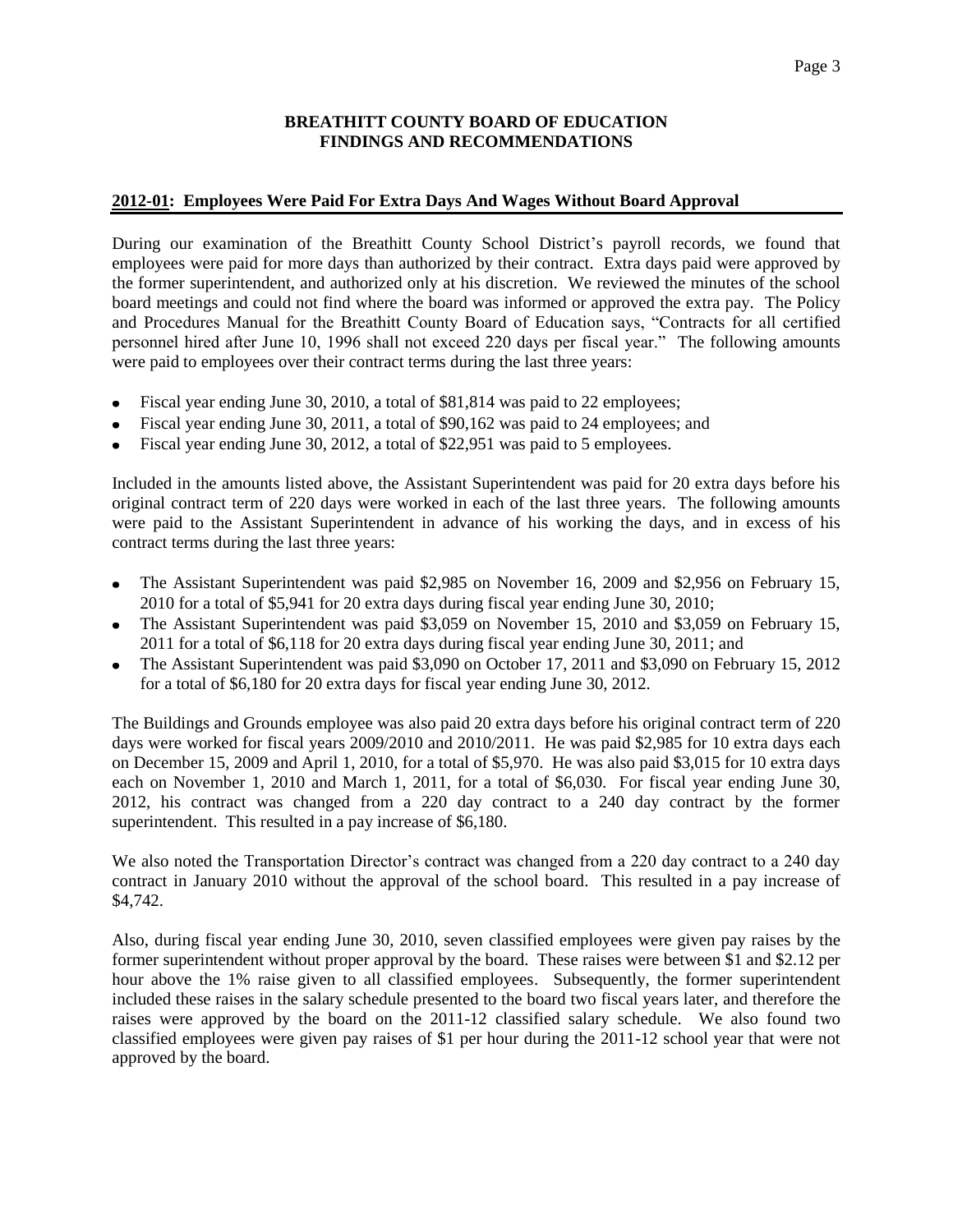#### **2012-01: Employees Were Paid For Extra Days And Wages Without Board Approval (Continued)**

KRS 160.390 requires all personnel actions by the superintendent shall be reported to the board and recorded in the next meeting after the action is taken.

We recommend:

- All arrangements extending an employee's number of days paid beyond their original contract be authorized by the board prior to the first day the additional work begins.
- Employees not be paid in advance, especially for additional days beyond their contract term before their regular contract days are worked.
- The Superintendent should ensure all personnel actions are reported to the school board as required KRS 160.390.

The school board should research matters reported above, and determine any violations of the board's policies and the most appropriate resolution.

#### **Management's Response and Corrective Action Plan:**

*This issue has been resolved under the current contract year. All auditors recommendations will be followed.*

*The only certified personnel authorized by the board to work above a 220 day contract are the superintendent, head teachers with the Kentucky Educational Collaborative for State Agency Children (as required and approved in the memorandum of agreement) and the agriculture teacher at Breathitt High School (as required by law). No extension of any number of days will be authorized by the board prior to the first day the additional work begins. Employees were notified by letter that they were not to work days beyond their contract term and that they would not be paid if they did work. Advance pay is not authorized.*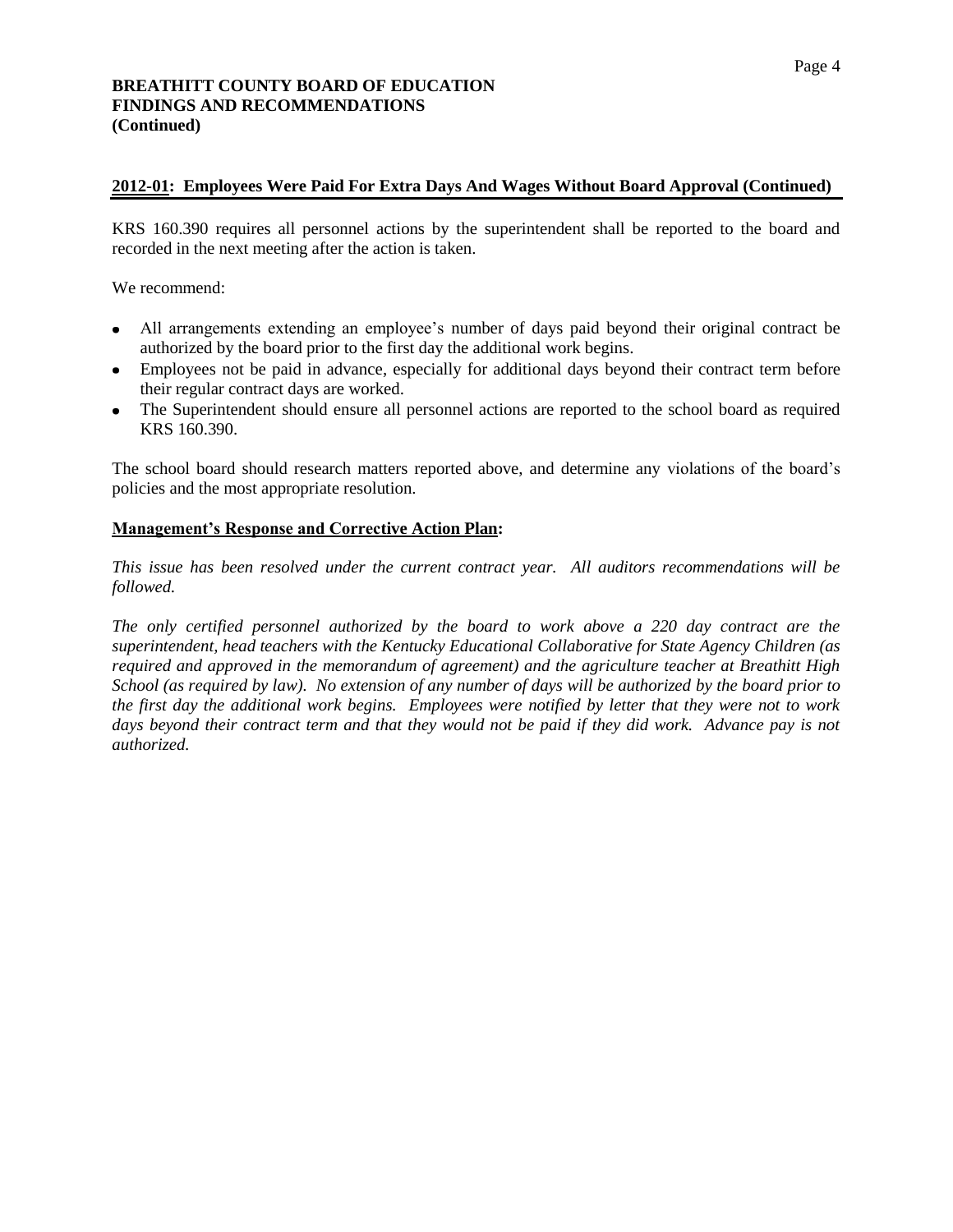### **2012-02: Excessive Spending On Boy's Sweet Sixteen Tournament**

We reviewed the district's expenditures for the Boy's Sweet Sixteen basketball tournament from July 1, 2009 through June 30, 2012. The amounts spent are excessive and are not a good use of public funds. During this time period, the Breathitt County basketball team did not participate in the tournament. While there were six employees attending training for two days during this period, we found rooms purchased for four or five nights and up to 52 sets of basketball tickets purchased each year, costing the district a net total of \$35,744 during the three year period. Documentation provided shows those attending included the former superintendent, certain members of the school board, other school employees, and members of the general public. We have recapped the spending for each fiscal year as follows:

- For fiscal year ending June 30, 2010, we found that the high school activity fund paid for 36 sets of tickets and the board office paid for 15 sets, totaling \$5,936 for 51 sets of tickets. Also, the board office paid \$18,305 for 16 rooms (eight rooms for four nights and eight rooms for five nights). The total amount spent was \$24,241. We were provided documentation indicating \$7,856 was reimbursed, resulting in a net cost of \$16,385.
- For fiscal year ending June 30, 2011, we found that the high school activity fund paid for 39 sets of tickets and the board office paid for 13 sets, totaling \$6,250 for 52 sets of tickets. Also, the board office paid \$15,422 for rooms. The total amount spent was \$21,672. We were provided documentation indicating \$8,076 was reimbursed, resulting in a net cost of \$13,596.
- For fiscal year ending June 30, 2012, we found that the high school activity fund paid for 20 sets of tickets and the board office paid for 10 sets totaling \$3,610 for 30 sets of tickets. Also, the high school activity fund paid \$4,901 and the board office paid \$2,589 for 10 hotel rooms. The total amount spent was \$11,100. We were provided documentation indicating \$5,337 was reimbursed, resulting in a net cost of \$5,763.

The amounts paid for from the high school activity funds were paid out of the boy's basketball line item. The activity funds should be used for the organization for which they are raised and to benefit the students.

We recommend the Breathitt County Board of Education:

- Review and revise the travel policy to address who may attend the Sweet Sixteen tournament at the district's expense, the specific expenses that may be paid, and the source of funds that will be used to pay the expenses.
- Approve only necessary and reasonable travel expenses.
- Refrain from authorizing expenses for extra tickets for general public and other attendees not required or authorized by the board.

#### **Management's Response and Corrective Action Plan:**

*Travel policy will be reviewed and revised if necessary to comply with auditors recommendations.*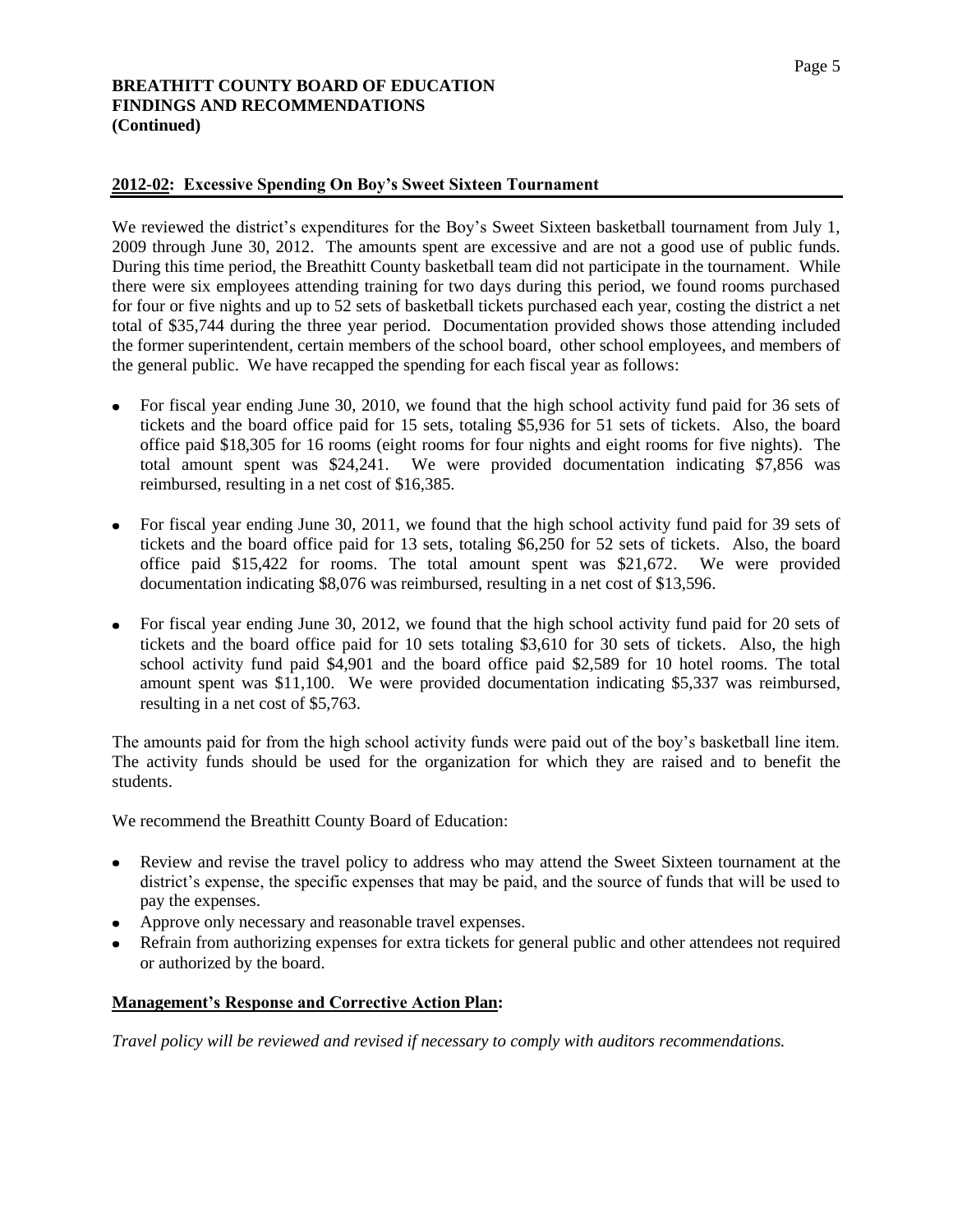#### Page 6

# **BREATHITT COUNTY BOARD OF EDUCATION FINDINGS AND RECOMMENDATIONS (Continued)**

# **2012-03: Only Necessary Travel Should Be Paid By The School Board**

As discussed in comment 2012-02, the school board paid for hotel rooms and basketball tickets and any reimbursements were received afterwards. Also, we found that the school board paid for the former superintendent and three school board members to attend the national school board association conference in Boston in April 2012. The school board paid for the former superintendent and three school board members' airline tickets and also paid for the airline tickets for each to take a guest with them on the trip. The former superintendent and two of the board members reimbursed the school board for the airline ticket for their guests after the payment was made by the school board. One board member ended up not going on the trip, and therefore the school board was out the unnecessary expense for their guest since this expense has not been reimbursed. Further, we noted the national school board association conference was for three days, but the former superintendent and two school board members were reimbursed meals for 7 days.

The Policy and Procedures Manual for the Breathitt County Board of Education says the school board member shall be reimbursed for actual and necessary expenditures for travel. The school board should not be paying expenditures in advance, then seeking reimbursement for unnecessary expenditures after the fact, such as was the case for guests and basketball tickets. In the future, airline tickets for guests should be paid for by the guests at the time payment is made by the board.

We recommend the school board review the travel policy and stop the practice of paying for unnecessary expenditures up front, then seeking reimbursement afterwards.

#### **Management's Response and Corrective Action Plan:**

*Recommendations of the auditors will be followed.*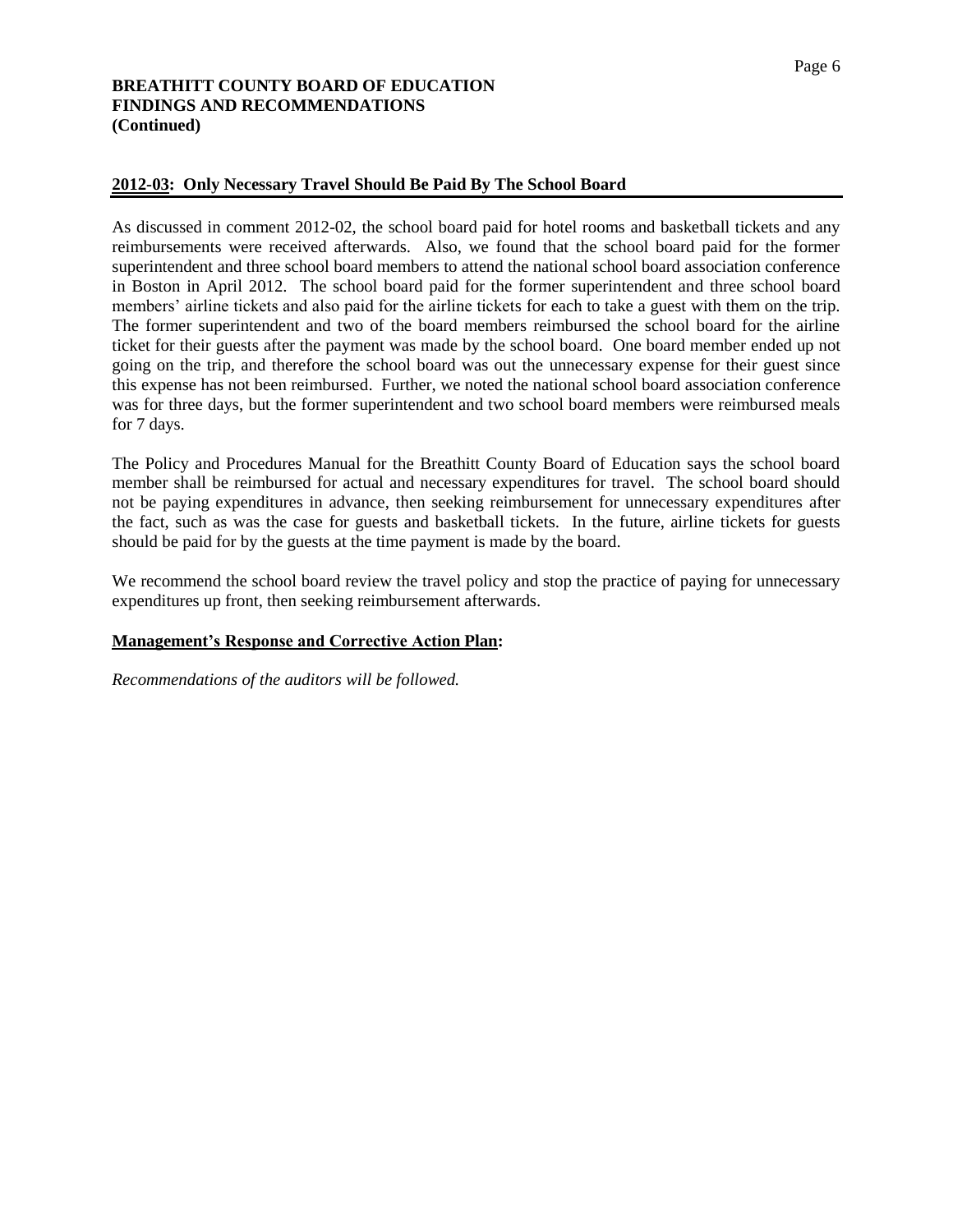# **2012-04: State Funding Is Reduced By \$191,000 Due To Instructional Days Not Provided**

For the 2011-12 school year, Breathitt County Schools provided 166 instructional days, although the Kentucky Department of Education (KDE) requires a minimum of 177 six-hour instructional days as mandated by the 2012 budget bill. The original calendar submitted for the 2011-12 school year indicated the Breathitt County Board of Education planned to provide 177 regular instructional days. However, the instructional calendar was modified and only 166 instructional days were actually provided. As a result, KDE has indicated it will reduce Breathitt County's SEEK allocation for FY 2013 by approximately \$191,000 for instructional days not provided in FY 2012.

Also, certified teachers in Breathitt County are paid based on a 187 day contract. Teachers worked 166 instructional days plus four professional development days, opening day, closing day, and four paid holidays for a total of 176 total days. Certified teachers were paid the amount as stated on the approved certified salary schedule for 187 days. The amended calendar submitted to KDE from Breathitt County showed 11 equivalent days worked due to the district working 6½ hour days instead of the minimum 6 hour day, however this does not appear to be appropriate method of making up the 11 actual days per KDE guidelines. Therefore, we could not determine that time worked was sufficient to comply with the employees' contracts and the 187 day certified salary schedule approved by the school board. The average teacher's salary for the 2011-12 school year was approximately \$51,474. Teachers were paid for eleven days not actually worked, which result in total wages paid in excess of time worked of approximately \$526,350.

We recommend the Breathitt County Board Of Education ensure that the required instructional days are provided to the students. Also, we recommend the Breathitt County Board of Education determine whether certified employees with 187 day contracts are working the appropriate number of days.

#### **Management's Response and Corrective Action Plan:**

*The 2012-13 school calendar does contain the appropriate number of days. The 2011-12 school calendar was brought before the board in March and approved to be submitted. We were not aware of the noncompliance until July 18, 2012.*

*Recommendations of the auditors will be followed.*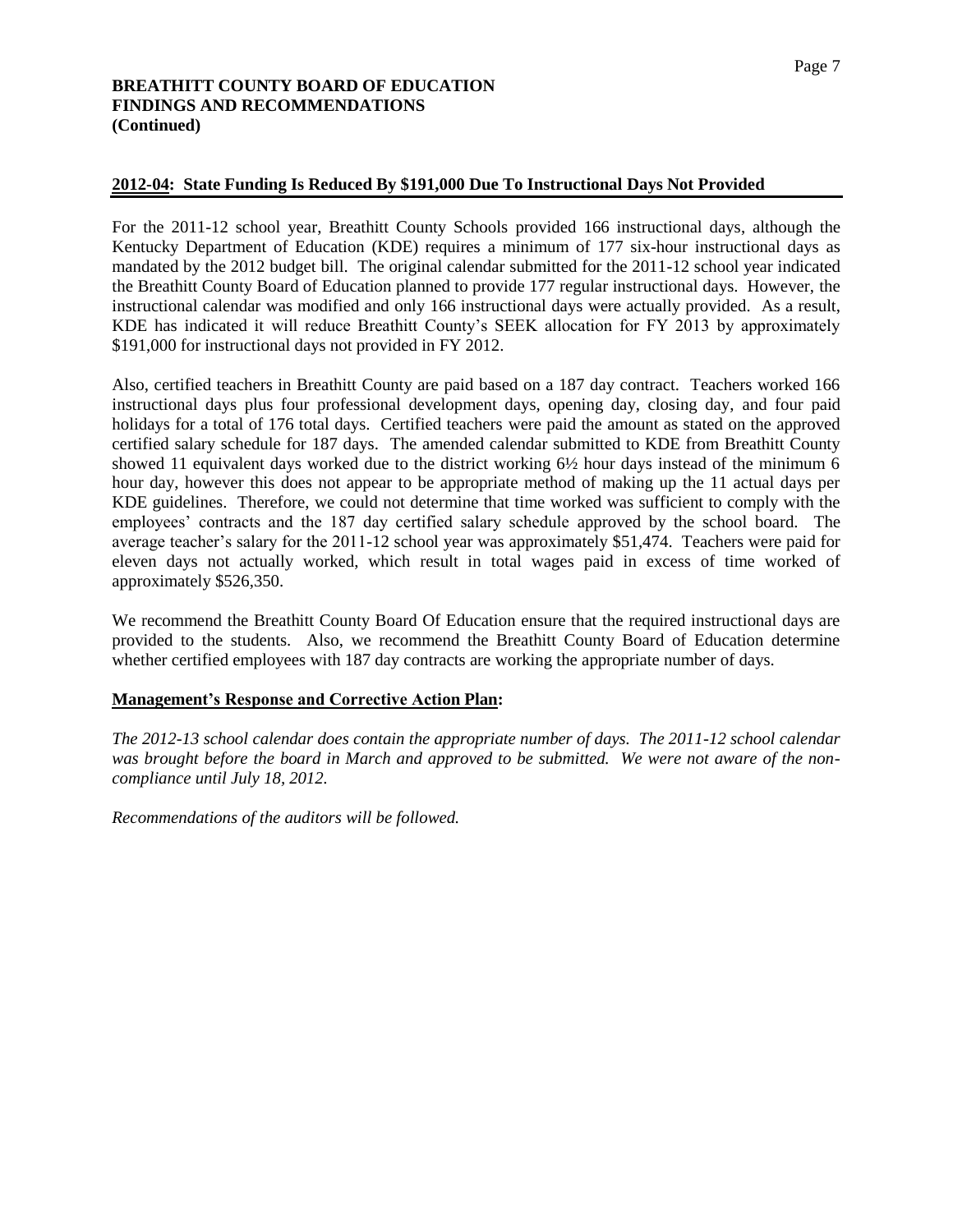# **2012-05: Breathitt County Board Of Education Meetings Were Not Effective For Proper Oversight**

A review of the minutes of the Breathitt County Board of Education meetings indicated the meetings were brief and did not present sufficient information regarding the use of the Breathitt County Board of Education's funds. During the examination, it was reported that the meetings would routinely last around 10 minutes. KRS 160.290(1) states, "Each board of education shall have general control and management of the public schools." We found that most matters of business were included on the consent agenda and approved as a whole and not given individual attention. This increases the risk that non-routine items may be approved by board members without a full understanding of the impact of the transaction or activity. Non-routine items should be separate from the consent agenda.

We also found that the school board was too lenient with oversight over expenditures. Board members were given a claims list for approval without the actual invoices which describe the expenditure. Not having sufficient review and discussion of expenditures has led to excessive and questionable purchases. For example, Sweet Sixteen tickets and other travel related expenditures were paid by credit card and the claims list showed only the name of the credit card company being paid and did not describe the actual charges made.

We recommend the Breathitt County Board of Education:

- Only approve routine items on a consent calendar.
- Discuss and approve non-routine items individually.
- Ensure supporting documentation for expenditures is reviewed in addition to the claims list provided.
- Analyze the *APA's 32 Board Recommendations for Public and Nonprofit Boards* that were provided by the APA Auditors for those recommendations applicable to the Board, and implement clear policies for those that are appropriate.

#### **Management's Response and Corrective Action Plan:**

#### *Recommendations of the auditors will be followed.*

*A board member will be assigned to review invoices with the superintendent. The finance officer will supply additional information to the board detailing the nature of the expenditures.*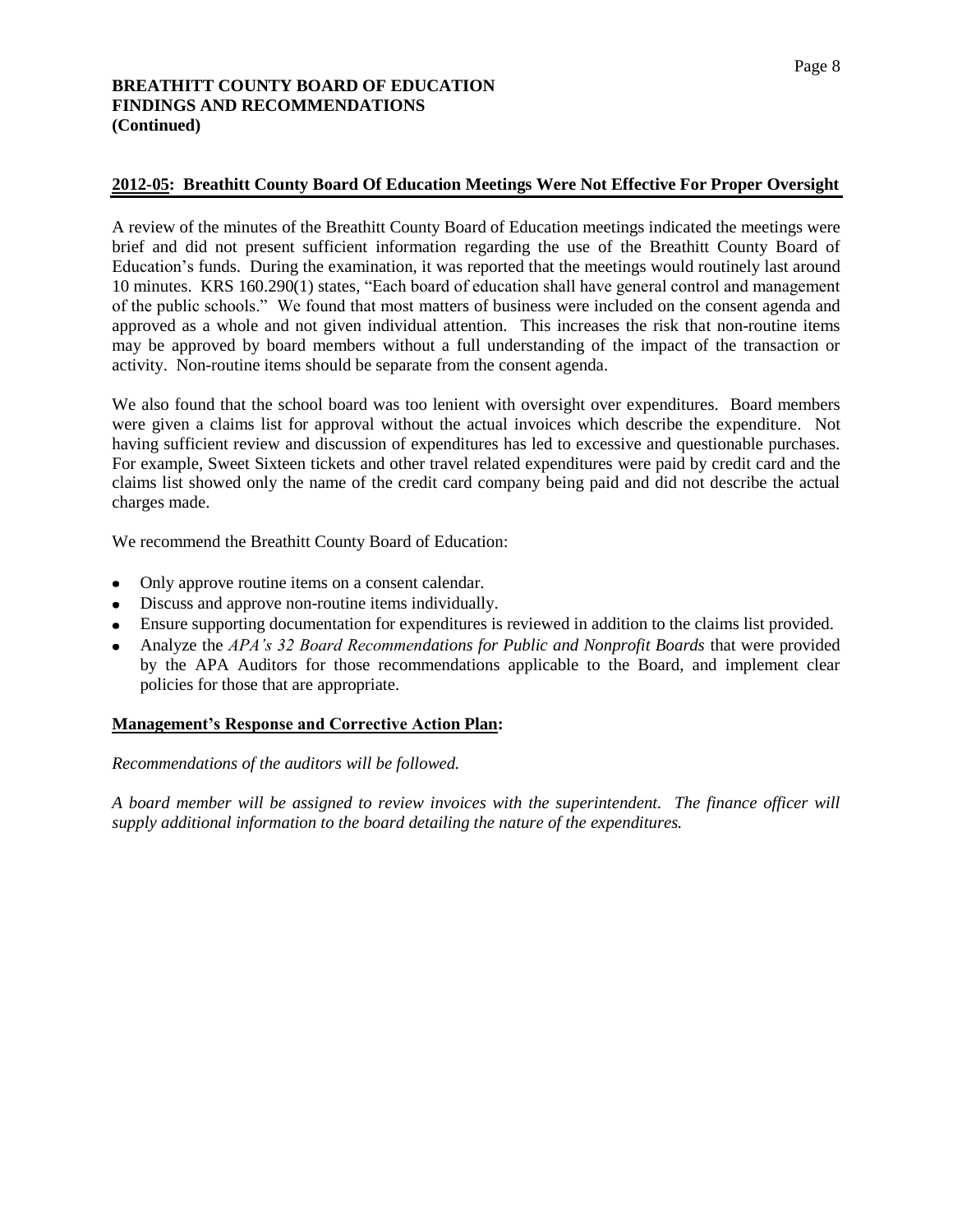# **2012-06: School Based Decision Making Council Should Develop Procedures To Oversee The Activity Fund**

As discussed in comment 2012-02, the high school's activity fund purchased tickets and hotel rooms for the Boy's Sweet Sixteen Tournament. We also found that the activity fund at one of the elementary schools was used to pay for sidewalk coating in the amount of \$8,810. In addition, cleaning supplies were purchased out of the activity funds at all schools. The *Accounting Procedures for Kentucky School Activity Funds* (Redbook) says the School Based Decision Making Council (SBDM) should participate in the formulation of policies and procedures concerning activity funds. Also, the SBMD should approve the activity fund budget. The SBMD at each school should determine if the school activity fund policy is consistent with board policy. The activity funds should be used for the organization for which they are raised. The monies generated from bookstore sales, snack and beverage sales, and other office activity funds not raised by a school organization for a specific purpose should be used for the benefit of the students. The tickets and hotel rooms purchased for the Boy's Sweet Sixteen Tournament was paid from the boy's basketball line item of the high school activity fund. This line item should be used to support the boy's basketball team.

We recommend the SBDM develop policies and procedures to oversee the activity fund of each school to ensure that expenditures are used for the benefit of the students and consistent with board policy.

# **Management's Response and Corrective Action Plan:**

*Recommendations of the auditors will be followed.*

#### **2012-07: Booster Organizations Should Submit Budget Worksheets And Annual Financial Reports**

The booster organizations for Breathitt County Schools did not submit budget worksheets to the principal and only two submitted annual financial reports for the year ending June 30, 2012. The *Accounting Procedures for Kentucky School Activity Funds* (Redbook) requires all booster organizations to submit budget worksheets to the principal within the first thirty days of the school year or within thirty days of the first transaction of the group. Also, booster organizations are required to submit annual financial reports to the principal by July 25 for the year ending June 30. The annual financial report should contain receipts from admissions, fundraisers, dues, concession sales, and other categories; expenditures by payee; and beginning and ending balances. The principal or other designated person should review the budget worksheets and annual financial statements to determine if they are reasonable and report any suspicious activity to the superintendent.

We recommend the all booster organizations be informed of the requirements of the Redbook and the school board should ensure those requirements are being met.

#### **Management's Response and Corrective Action Plan:**

*We will ensure that all booster organizations are informed of the Redbook and school board requirements.*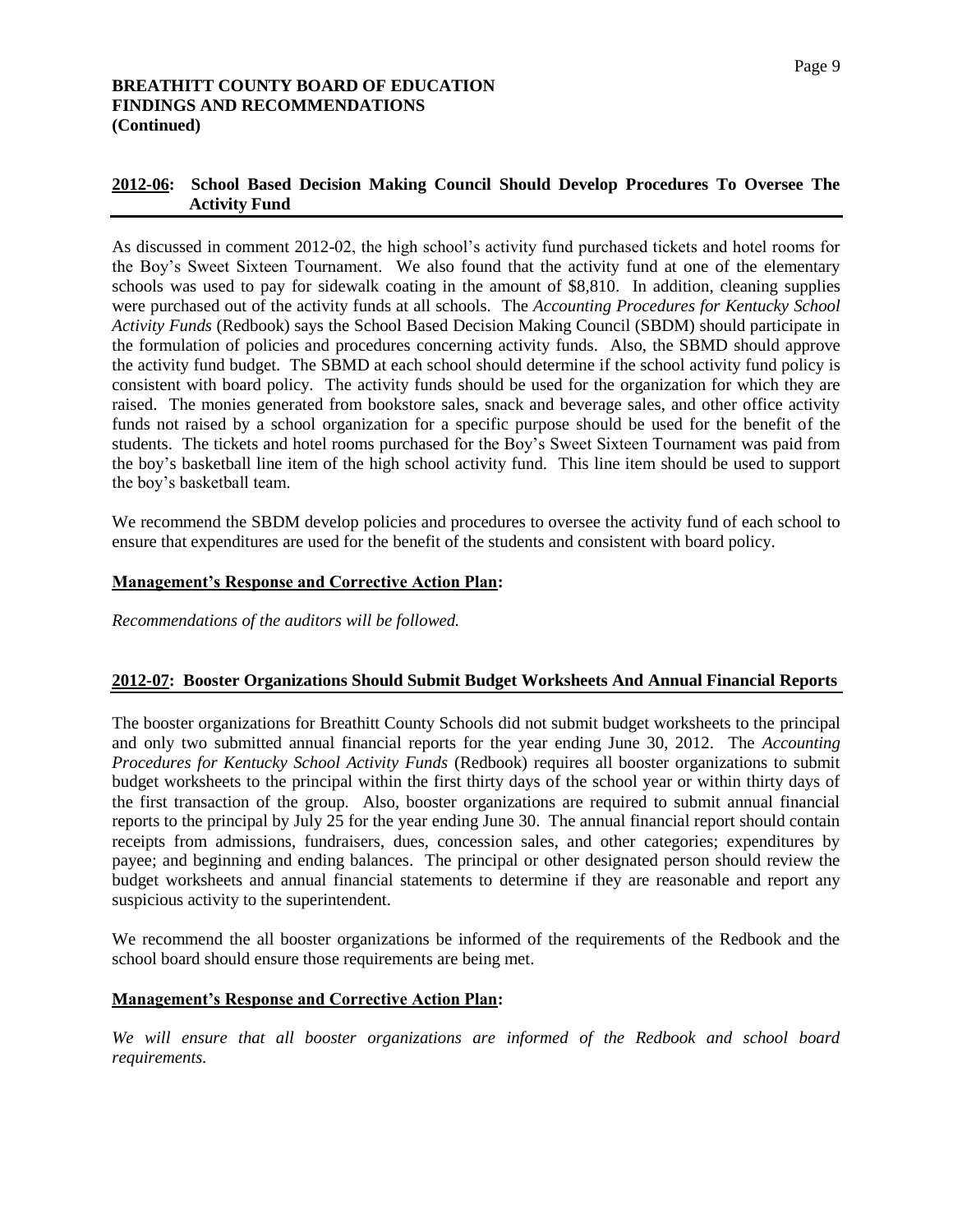### **2012-08: The Former Superintendent Did Not Have A Written Contract For Three Years**

The former superintendent was hired on July 1, 2005, for a period of four years. On September 23, 2008, the Breathitt County School Board approved to "extend the superintendent's contract for four years when the current contract expires with \$10,000 per year raise and ratification in July 2009." On April 28, 2009, the Breathitt County School Board approved the superintendent's new four year contract to begin on July, 1, 2009; however, no contract was attached or contract terms disclosed in the board minutes. A written contract was not executed and signed by the former superintendent until May 10, 2012. The former superintendent resigned on May 10, 2012. There was no written contract signed by the superintendent from July 1, 2009 through May 9, 2012. During this time period, he received a salary increase of \$10,000 each year as well as the same percentage increase provided to all other certified personnel. Also, the school board paid for his portion of the Kentucky Teacher's Retirement contribution. The approval in the minutes of the school board did not specify whether the former superintendent was to receive the same percentage increase provided to all other certified personnel as well as his portion of the retirement contribution. The retirement contribution was paid directly to the teachers' retirement system and was not considered a taxable fringe benefit on the former superintendent's W-2.

We recommend the Breathitt County Board of Education:

- Ensure all employment contracts are written and signed prior to the period of the contract.
- Include the executed contract or terms of the contract in the minutes of the board meetings.
- Consult with the IRS to determine whether the retirement contribution paid on behalf of the former superintendent should be a taxable fringe benefit.

#### **Management's Response and Corrective Action Plan:**

*Recommendations of the auditors will be followed.*

*Finance Officer has contacted IRS to determine if the retirement contribution is a taxable fringe benefit.*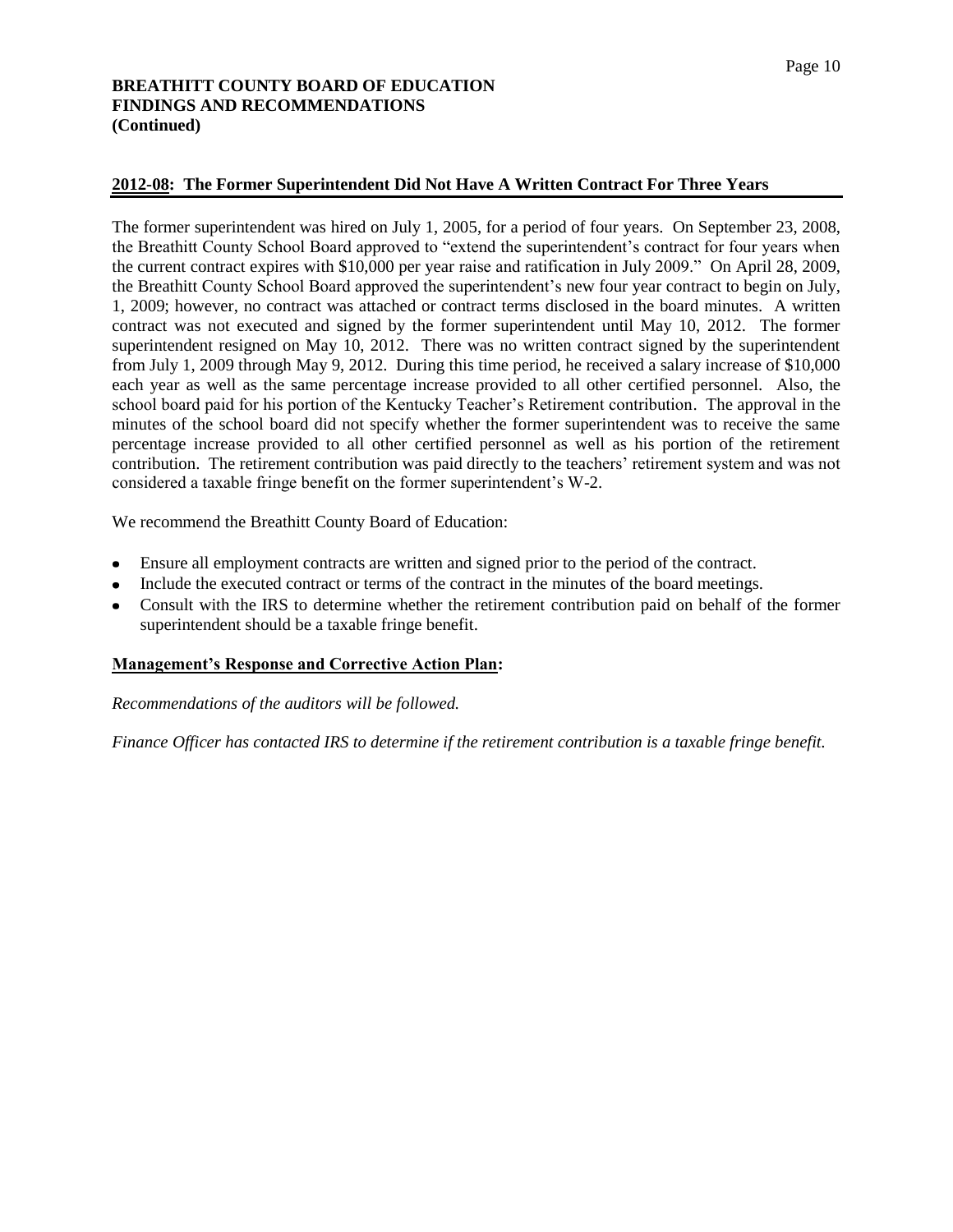# **2012-09: Years Of Experience For New Employees Could Not Be Substantiated**

During our examination of the Breathitt County School District's personnel records, we found that the years of experience for eight new classified employees hired between July 1, 2009 and June 30, 2012 could not be substantiated. Each year the school board approves a salary schedule for classified positions based on years of experience. The personnel files for two employees did not have adequate documentation of the years worked. For the six employees that did have documentation of prior work experience, the experience was not with a school district, was not related to the position hired, or the employee was given more years of experience than the file documented.

In one instance, an employee was given 25 years of experience as a cook/baker even though documentation showed she had worked 14 years in auto parts sales, delivery, and billing. Another instance had an employee receiving 25 years of experience as a custodian; however, records showed that he had only 10 years experience as a security guard. This resulted in the pay rate for these positions to be between \$1.21 and \$3.77 per hour greater than the same position with zero to three years experience. The years of experience were only approved by the former superintendent.

We recommend the school board implement a clear policy on hiring new employees with years of experience, and detailing the types of work that may be considered, and permitting no more than a yearfor-year service credit. Also, we recommend that the personnel files adequately document the years worked and justification for the service credit awarded.

### **Management's Response and Corrective Action Plan:**

*Recommendations of the auditors will be followed.*

# **2012-10: Adjustments Made To The Extra Co-Curricular Salary Schedule Should Be Approved By The School Board**

The school board approves an extra co-curricular salary schedule each year that includes amounts paid to each individual coach and assistance coach. We found that the amounts paid to the assistant coaches did not agree to the salary schedule approved by the school board. After approval by the school board, the Athletic Director would reapportion the amount paid to each assistant coach. While the total amount approved for assistant coaches was not exceeded, the amounts paid to the individual coaches did not agree to the approved schedule.

We recommend that assistant coaches be paid in accordance with the approved schedule and any adjustments should be presented to the school board for approval.

#### **Management's Response and Corrective Action Plan:**

*Recommendations of the auditors will be followed.*